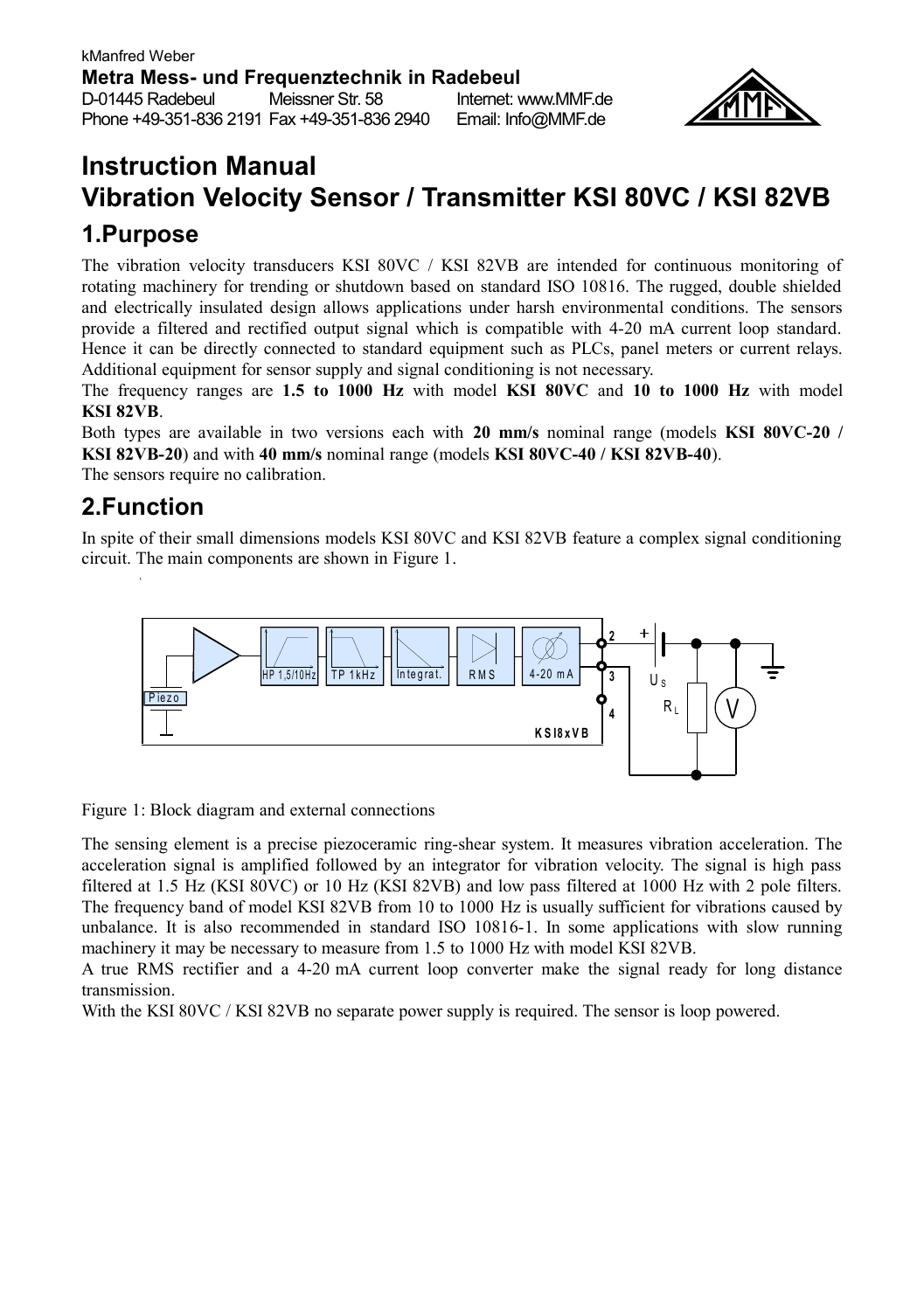# **3.Mounting and Connection**

### **Mounting**

An important condition for accurate vibration measurement is the selection of suitable measuring points on the structure. For this purpose it can be helpful to consult a specialist with experience in machine monitoring.

In general, it is advisable to measure vibration as near as possible to its source. This will minimize distortion of the measured signal by transmitting mechanical components. Suitable measuring points are rigid components, for instance the housing of bearings or gearboxes. Not recommended for vibration measurement are lightweight, flexible and soft components.

The standard ISO 10816-1 gives some recommendations for suitable measuring points.

The KSI 80VC / KSI 82VB can be mounted using an M8 stud bolt which is screwed into the tapped hole of the sensor base. The sensor can also be mounted by a magnetic base Model 208 (M8) or Model 008 (M5) with the adapter Model 044.

A perfect vibration transmission from the measuring object to the sensor is crucial for precise results. Rough, scratched or too small measuring points may cause errors. Cast or varnish surfaces are unsuited.

It is recommended to prepare the measuring point by epoxy cementing a polished steel plate Model 229 with M8 stud. A thin layer of silicon grease will also improve vibration transmission.



### **Connection**

**! Please read the following carefully. Connection failures may cause malfunction or even damage to the sensor.**

Models KSI 80VC / KSI 82VB are connected via a waterproof four pin M12 connector model *Binder* 713.

The following optional connection accessories are available from Metra:

- Model 080G/W: Straight (G) or angled (W) plug of *Binder* 713 series with screw terminals for simple connection to existing cables, protection grade IP67
- Model 084G/W: 5 m shielded cable with 4 wires, with straight (G) or angled (W) plug *Binder* 713 and pigtail ends; protection grade IP67

The pin assignment is as follows:

View at socket Pin Assignment



- 1: No connection
- 2: + current loop
- 3: - current loop
- 4: case

#### **! If the test object has no connection to earth potential, connect pin 4 to earth or another reference potential to ensure proper shielding.**

Make sure that the cable is not routed alongside AC power lines. It must cross AC power lines at right angles. The cable should also be routed away from potential sources of EMI, e.g. motors, frequency converters, generators, transformers or radio transmitters.

The sensor cable should be anchored to reduce stress at the connector. When securing the cable, leave enough slack to allow free movement of the sensor.

The sensor output is connected via pin 2 and 3. Any two conductor cable can be used. At long distances and high EMI, however, it is recommended to use shielded two conductor cables. The cable shield should be tied to earth potential only at one side to avoid ground loops.

The 4-20 mA loop is powered from a filtered DC voltage source  $U_s$  as shown in [Figure 1.](#page-0-0) The load resistor  $R_L$  is in series with the sensor. The load resistor  $R_L$  and the voltage source  $U_S$  are often part of the read-out or processing equipment. The KSI 80VC / KSI 82VB requires for normal operation a minimum voltage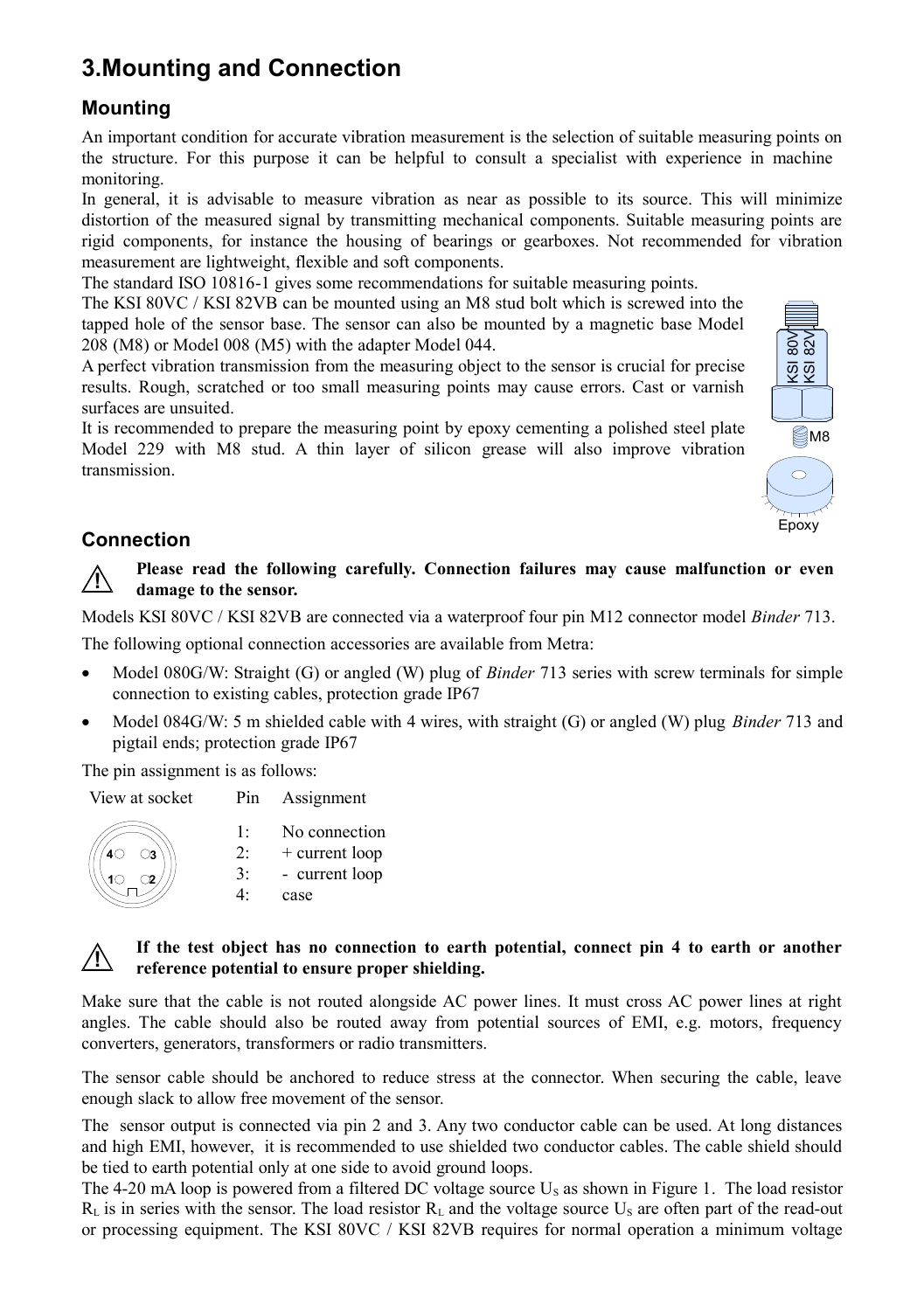drop of 12 VDC across its terminals. [Figure 2](#page-2-0) shows the permissible limits for the load resistor  $R_1$  against the loop supply voltage  $U_s$ .



<span id="page-2-0"></span>Figure 2: Permissible range for the load resistor against loop supply voltage

**! Please make sure that the loop supply voltage**  $U_s$  **is free of ripple. To suppress interference, it is recommended to connect the negative terminal of the voltage source to earth potential.** 

A commercially available DC/DC converter (24 V : 24 V) may be used to regenerate a noisy 24 V supply.

The 4-20 mA output is protected against reverse wiring.

### **4.What to Do if the Sensor Does Not Work**

Problem: The output is above 4 mA although the sensor is not exposed to vibration or the output is wrong.

- Check the quality of your loop supply. If there is AC ripple, use a separate 24 VDC supply or regenerate the supply voltage by a DC/DC converter.
- In case of strong AC components at machine ground, particularly in the presence of frequency converters, interference within the sensor circuit may occur. This problem can be solved by isolated mounting using the isolating flange Model 206.
- Check the voltage drop at the loop terminals of the sensor. If it is less than 12 VDC, the sensor circuit may oscillate or the output may be clipped. If applicable, increase the loop supply voltage or lower the load resistance.

If the problem should persist in spite of these measures, please contact the manufacturer.

## **5.Optionally Available Accessories**

- **080G/W:** Plug *Binder* 713 straight (G) or angled (W) with screw terminals
- **084G/W:** 5 m cable with plug *Binder* 713 straight (G) or angled (W) and pigtail ends
- **043:** Stud bolt M8 x 16
- **229:** Adhesive mounting pad M8
- **208:** Magnetic base with M8 stud
- **M12DIS:** LCD module for vibration velocity display, 4-20 mA input, with backlight